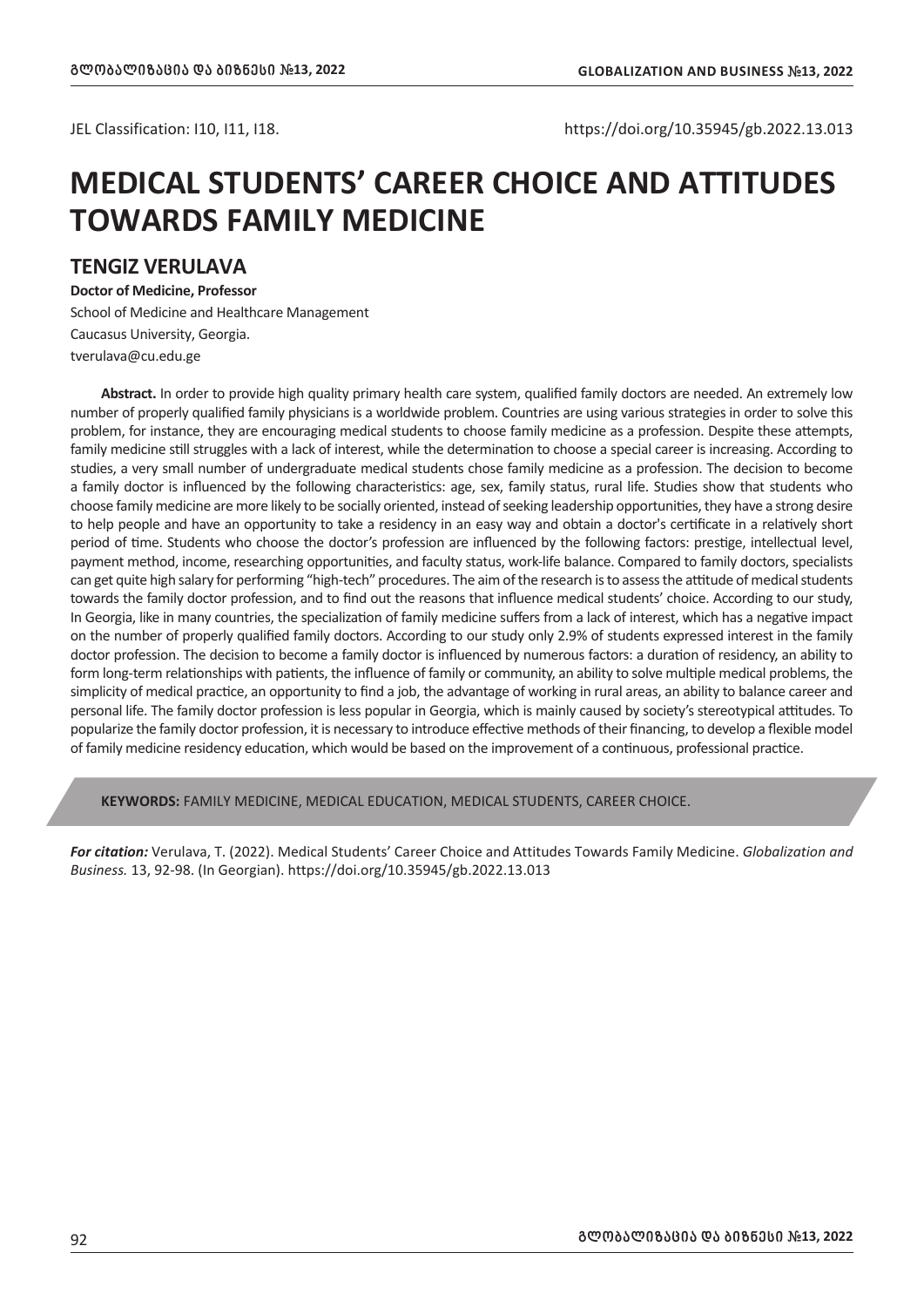JEL Classification: I10, I11, I18. https://doi.org/10.35945/gb.2022.13.013

# **მედიცინის სტუდენტების კარიერის არჩევანი და დამოკიდებულება საოჯახო მედიცინის მიმართ**

## **თენგიზ ვერულავა**

**მედიცინის მეცნიერებათა დოქტორი, პროფესორი** კავკასიის უნივერსიტეტი, საქართველო tverulava@cu.edu.ge

**საკვანძო სიტყვები:** საოჯახო მედიცინა, სამედიცინო განათლება, მედიცინის სტუდენტები, კარიერული არჩევანი.

**ციტირებისთვის:** ვერულავა, თ. (2022). მედიცინის სტუდენტების კარიერის არჩევანი და დამოკიდებულება საოჯახო მედიცინის მიმართ. *გლობალიზაცია და ბიზნესი.* 13, 92-98. https://doi.org/10.35945/gb.2021.12.013

#### **შესავალი**

მაღალხარისხიანი პირველადი ჯანდაცვის განსახორციელებლად საჭიროა კვალიფიციური ოჯახის ექიმები (Verulava et al. 2020; Verulava et al. 2019; Verulava, 2020). სათანადო კვალიფიკაციის ოჯახის ექიმების შედარებით დაბალი რაოდენობა მთელ მსოფლიოში გავრცელებული პრობლემაა (Chan, 2002). პრობლემის გადასაჭრელად ქვეყნები მიმართავენ სხვადასხვა სტრატეგიებს, მათ შორის ერთ-ერთია მედიცინის იმ სტუდენტების რაოდენობის გაზრდა, რომლებიც საოჯახო მედიცინას არჩევენ თავიანთ პროფესიად (Zink et al. 2010). მიუხედავად ამ მცდელობებისა, საოჯახო მედიცინის მიმართ ინტერესი მცირდება. 2010 წელს კანადაში ჩატარებული კვლევის მიხედვით, მედიცინის დამამთავრებელი კურსის სტუდენტების მხოლოდ 32%-მა აირჩია საოჯახო მედიცინა (Canadian Resident Matching Service, 2010). მსგავსი ტენდენციები შეინიშნება ამერიკის შეერთებულ შტატებში, რაც ცხადყოფს, რომ მცირდება ინტერესი ოჯახის ექიმის მიმართ და იზრდება ინტერესი ვიწრო სპეციალობების არჩევანის მიმართ (Skinner & Newton, 1999; Kahn, et al. 1999). იგივე შედეგები შეინიშნება სხვა ქვეყნებშიც (Blades et al. 2000; Senf et al. 2003; Jordan et al. 2003).

სტუდენტების მიერ საოჯახო მედიცინის სპეციალობის არჩევანზე გავლენას ახდენენ შემდეგი მახასიათებლები: ხანდაზმული ასაკი (Wright, et al. 2004), სქესი (Lawson at al. 2004; Lefevre et al. 2010), ოჯახური სტატუსი (Newton et al. 1998; Feldman et al. 2008), სოფლად ცხოვრება (Bowman et al. 1996). კვლევები ადასტურებენ, რომ სტუდენტებს, რომლებიც საოჯახო მედიცინას ირჩევენ, უფრო მეტად აქვთ სოციალური ორიენტაცია (Fincher et al. 19994), ადამიანების დახმარების სურვილი, ვიდრე ლიდერობის შესაძლებლობების ძიება, ასევე, გაიარონ რეზიდენტურა შედარებით მოკლე

პერიოდში (Kassebaum et al. 1996). ზოგი კვლევის მიხედვით, მედიცინის სტუდენტების მიერ ოჯახის ექიმის სპეციალობის არჩევის გადაწყვეტილებებზე გავლენა იქონია ისეთი სამუშაოს ძიებამ, სადაც შეძლებდნენ კლინიკური უნარების ადვილად გამოყენებას პირადი მოთხოვნების გათვალისწინებით (Blades et al. 2000).

სტუდენტებზე, რომლებიც ირჩევენ ექიმ-სპეციალობის პროფესიას, უფრო მეტ გავლენას ახდენენ პრესტიჟი, ინტელექტუალური დონე, ანაზღაურების მეთოდი, შემოსავლები, კვლევის შესაძლებლობები და ფაკულტეტის სტატუსი (Bland et al. 1995). ოჯახის ექიმებთან შედარებით, ექიმ სპეციალისტებს შეუძლიათ "მაღალტექნოლოგიური" პროცედურების ჩატარებისათვის მიიღონ საკმაოდ მაღალი ანაზღაურება (Kasperski, 2001).

კვლევებმა გამოავლინა ოჯახის ექიმის სპეციალობის ისეთი ნეგატიური მხარეები, როგორებიცაა: მენეჯერული ორიენტაცია, პროფესიული იზოლაცია და ჭარბი დოკუმენტაციის შედგენის საჭიროება, დაბალი პრესტიჟი და ინტელექტუალური დონე, ზედმეტად ფართო და ზოგადი სფერო (Schafer et al., 2000). მედიცინის სტუდენტები შიშობენ, რომ სახელმწიფო შეეცდება, ახლადდამთავრებული ოჯახის ექიმებს აიძულონ მუშაობა შორეულ ადგილებში ან სოფლად (Rosser, 2002). ოჯახის ექიმები განიცდიან სამუშაოთი გადატვირთვას, სტრესს, სამედიცინო პრაქტიკით უკმაყოფილობას, ამასთან, ისინი იძულებული არიან გადაუდებელ შემთხვევებში არასამუშაო დროს პაციენტებს გაუწიონ სამედიცინო მომსახურება (Health Care in Canada, 2001).

ზოგ ქვეყნებში დიპლომისშემდგომი სამედიცინო განათლება მოითხოვს, რომ სტუდენტებმა აირჩიონ სპეციალობა სწავლების საწყის ეტაპზე, შესაბამისად მათ მცირე შესაძლებლობა ეძლევათ თავიდან გაიარონ რეზიდენტურის ალტერნატიული სასწავლო პროგრამა (Robertson, 1997).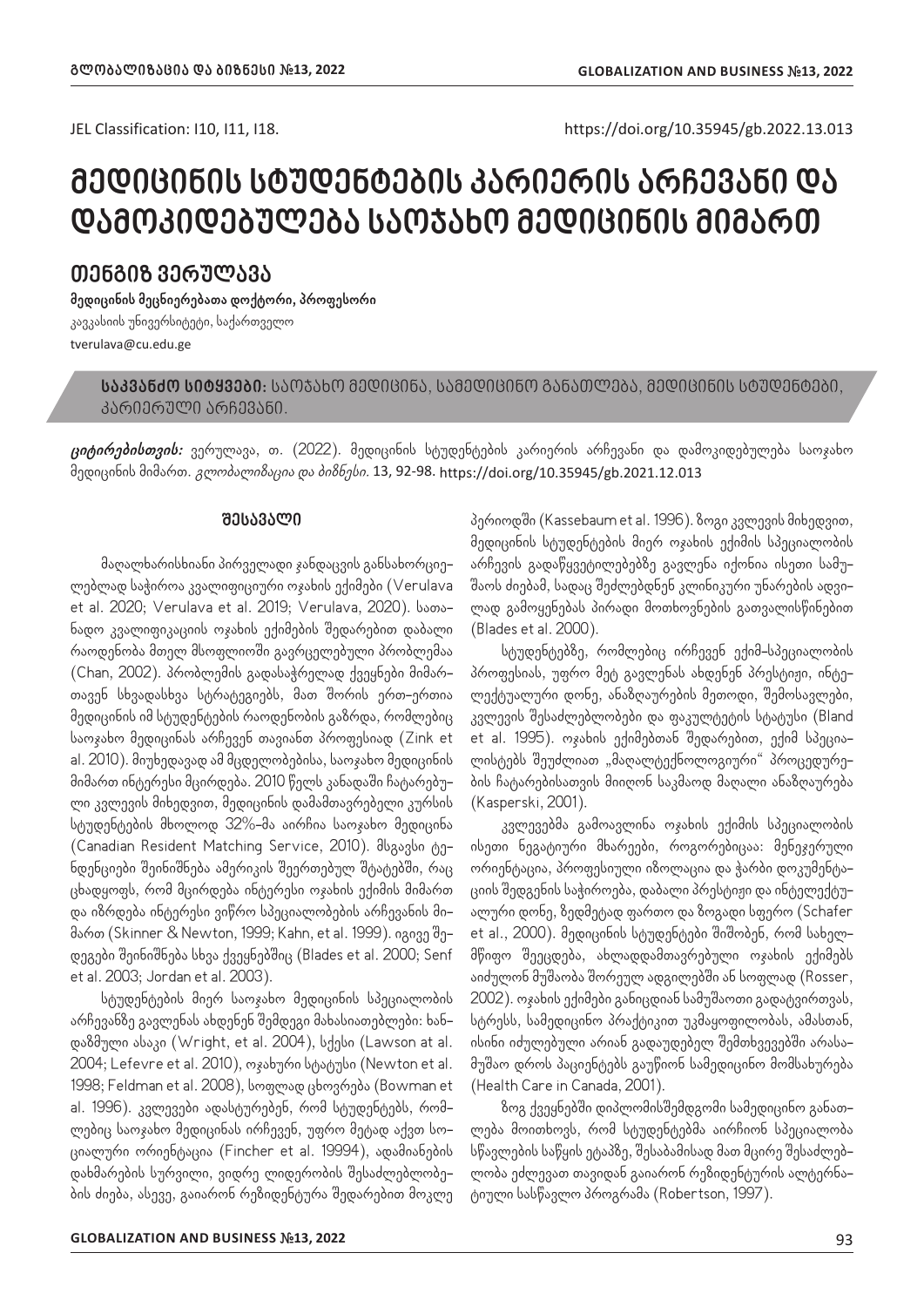საოჯახო მედიცინის მიმართ ინტერესის გაზრდის სტრატეგიების შესამუშავებლად მნიშვნელოვანია იმ ფაქტორების კომპლექსური ანალიზი, რომლებიც გავლენას ახდენენ მედიცინის სტუდენტების კარიერულ არჩევანზე.

კვლევის მიზანია მედიცინის სტუდენტების დამოკიდებულების და ინტერესის შეფასება ოჯახის ექიმის პროფესიის მიმართ, იმ მიზეზების შესწავლა, რომლებიც გავლენას ახდენს მედიცინის სტუდენტების მიერ ოჯახის ექიმის პროფესიულ არჩევანზე.

#### **კვლევის მეთოდოლოგია**

ჩატარდა რაოდენობრივი, აღწერითი, ჯვარედინ-სექციური კვლევა. კვლევის მიზნებიდან გამომდინარე, პირველ ეტაპზე შეირჩა ივანე ჯავახიშვილის სახელობის თბილისის სახელმწიფო უნივერსიტეტი და თბილისის სახელმწიფო სამედიცინო უნივერსიტეტი. სტუდენტების შესარჩევად გამოვიყენეთ ივანე ჯავახიშვილი სახელობის თბილისის სახელმწიფო უნივერსიტეტის და თბილისის სახელმწიფო სამედიცინო უნივერსიტეტის სასწავლო დეპარტამენტის მონაცემთა ბაზები. მეორე ეტაპზე აღნიშნული უნივერსიტეტების სასწავლო დეპარტამენტების დახმარებით კვლევაში მონაწილეობა მიიღეს მეხუთე და მეექვსე კურსის სტუდენტებმა, მათ შორის: ივანე ჯავახიშვილის სახელობის თბილისის სახელმწიფო უნივერსიტეტის 156 და თბილისის სახელმწიფო სამედიცინო უნივერსიტეტის 252 სტუდენტმა. კვლევისთვის გამოყენებული იქნა არა-ალბათობრივი შემთხვევითი შერჩევის ტექნიკა.

კვლევისათვის გამოყენებულ იქნა კითხვარი, რომელიც ეფუძვნება მედიცინის სტუდენტების მიერ ოჯახის ექიმის პროფესიულ არჩევანის შესახებ არსებულ კვლევებს. კითხვარის შედგენისას გარკვეული ცვლილებები იქნა შეტანილი ადგილობრივი კულტურისა და გარემოს გათვალისწინებით.

კვლევა ჩატარდა წინასწარ სტრუქტურირებული ონლაინ– კითხვარის საშუალებით, რისთვისაც გამოყენებულია ონლაინპლატფორმა (Google forms). კვლევა მიმდინარეობდა 2021 წლის იანვარი-მაისის პერიოდში.

კვლევის ფარგლებში შეგროვებული მონაცემები გაანალიზდა IBM SPSS პროგრამის 23-ე ვერსიის საშუალებით.

კითხვარს ერთვოდა ინსტრუქცია და აღწერილობა, რომ გამოკითხვა იყო ანონიმური, პაციენტები და ექიმები არ უთითებდნენ ისეთ პერსონალურ მონაცემებს, რაც მათი იდენტიფიცირების შესაძლებლობას შექმნიდა (სახელი, გვარი, პირადი ნომერი და სხვა მონაცემები).

## **შედეგები**

კვლევაში მონაწილეობა მიიღო 408 სტუდენტმა. სტუდენტთა სოციო-დემოგრაფიული მონაცემები ნაჩვენებია ცხრილში N1. რესპოდენტთა 73% (n=296) მდედრობითი სქესისაა. კვლევაში მონაწილეობდა 20 წლიდან 30 წლამდე ასაკის სტუდენტები, რომელთაგან 81% (n=330) 25 წლამდე ასაკისაა. რესპოდენტთა საშუალო ასაკი შეადგენდა 23.6 (±2.8) წელს. რესპოდენტთა 90% დასაოჯახებელია (n=368), ხოლო 96% (n=391) ქალაქიდანაა. სტუდენტთა მხოლოდ 16%-ს (n=64)

**ცხრილი 1: რესპონდენტების მახასიათებლები სასურველი კარიერული არჩევანის მიხედვით**

| დემოგრაფიული<br>მახასიათებლები | ოჯახის ექიმი<br>$N = 12(2.9\%)$ | მედიცინის სპეციალობები<br>$N = 396(97.1\%)$ | ჯამი<br>N=408 (100%)     | P მაჩვენებელი |
|--------------------------------|---------------------------------|---------------------------------------------|--------------------------|---------------|
| ასაკი < 25                     | 10 (83%)                        | 320 (81%)                                   | 330 (81%)                |               |
| $\geq$ 25                      | 2 (17%)                         | 76 (19%)                                    | 78 (19%)                 |               |
| სქესი                          |                                 |                                             |                          |               |
| მდედრობითი                     | 12 (100%)                       | 284 (72%)                                   | 296 (73%)                | 0.031         |
| მამრობითი                      | $0(0\%)$                        | 112 (28%)                                   | 112 (27%)                |               |
| ოჯახური მდომარეობა             |                                 |                                             |                          |               |
| დასაოჯახებელი                  | 10 (83%)                        | 358 (90%)                                   | 368 (90%)                | 0.00          |
| დაოჯახებული                    | 2(17%)                          | 38 (10%)                                    | 40 (10%)                 |               |
| ქვრივი                         | $\overline{\phantom{a}}$        | -                                           | $\overline{\phantom{a}}$ |               |
| სოფელი თუ ქალაქი<br>სოფელი     | 9 (75%)                         | 8(1%)                                       | 17 (4%)                  |               |
| ქალაქი                         | 3 (25%)                         | 388 (99%)                                   | 391 (96%)                |               |
| ექიმი მშობლები                 |                                 |                                             |                          |               |
| დიახ                           | $0(0\%)$                        | 62 (16%)                                    | 62 (16%)                 |               |
| არა                            | 12 (100%)                       | 334 (84%)                                   | 346 (84%)                |               |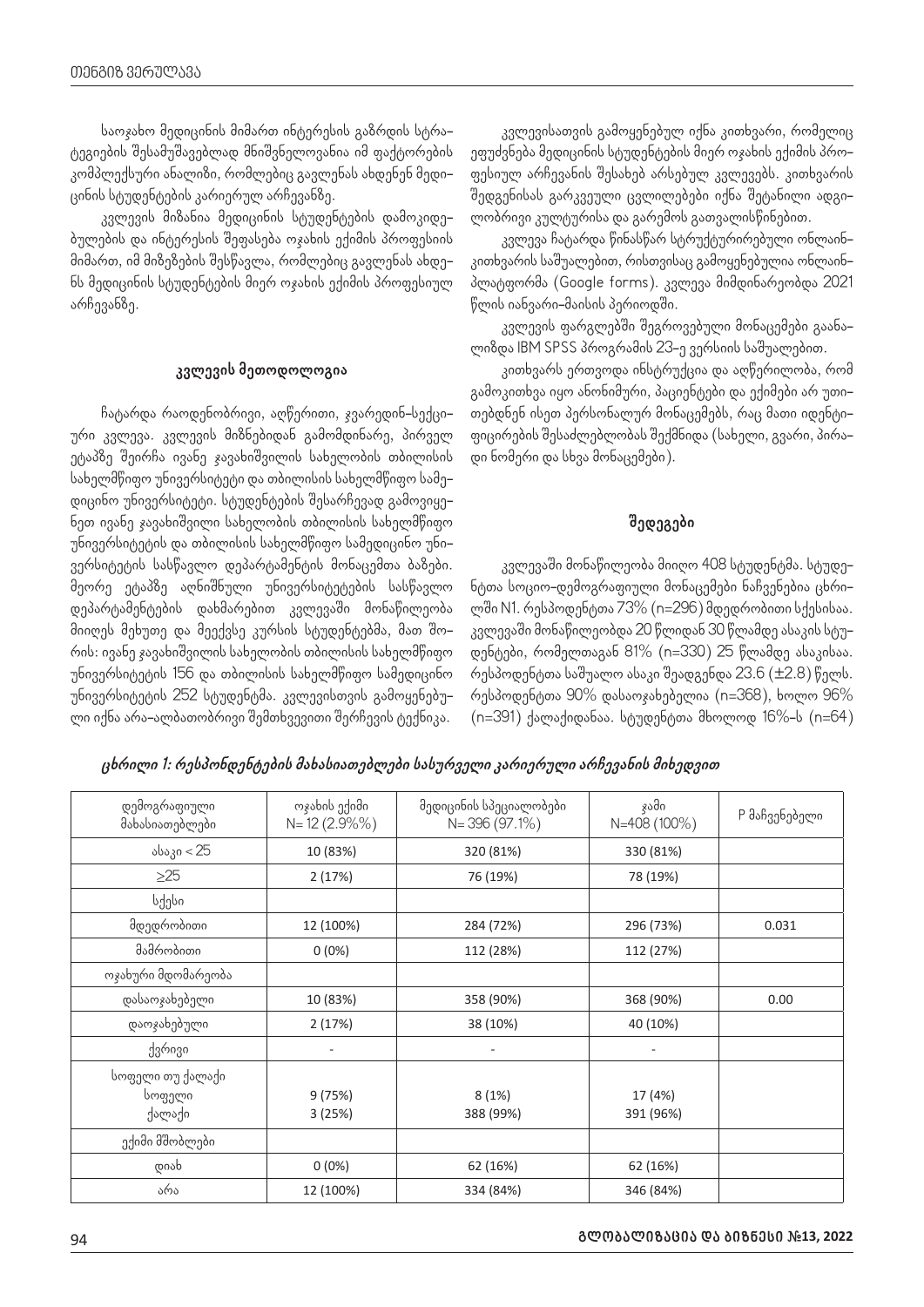| ფაქტორები                                                                    | ოჯახის ექიმი<br>$N = 12(%)$ | მედიცინის სპეციალობები<br>$N = 396(%)$ | ჯამი<br>$N = 408$ | P მაჩვენებელი |
|------------------------------------------------------------------------------|-----------------------------|----------------------------------------|-------------------|---------------|
| პაციენტებთან გრძელვადიანი<br>ურთიერთობების ჩამოყალიბების<br>შესაძლებლობა     | 10 (83%)                    | 153 (39%)                              | 163 (40%)         | 0.001         |
| რეზიდენტურის ხანგრძლივობა                                                    | 12 (100%)                   | 206 (52%)                              | 218 (53%)         | 0.001         |
| ინტერესი სპეციალობის კლინიკური<br>საქმიანობის მიმართ                         | 3(25%)                      | 360 (91%)                              | 363 (89%)         | 0.010         |
| ოჯახის, მეგობრების ან საზოგადოების<br>გავლენა                                | 8 (67%)                     | 197 (55%)                              | 205 (50%)         | 0.015         |
| ექიმ/ლექტორთან დადებითი გამოცდილება                                          | 5 (42%)                     | 266 (67%)                              | 271 (66%)         | 0.016         |
| გამოცდილება/შთაბეჭდილება სწავლების ან<br>კლინიკაში მორიგეობის პერიოდში       | 4 (33%)                     | 178 (45%)                              | 182 (45%)         | 0.21          |
| რთულ სამედიცინო შემთხვევებზე მუშაობის<br>შესაძლებლობა                        | 3 (25%)                     | 303 (77%)                              | 306 (75%)         | 0.001         |
| პროფესიის ინტელექტუალური აღქმა                                               | 5 (42%)                     | 275 (69%)                              | 280 (69%)         | 0.018         |
| სოფლად მუშაობის უპირატესობა                                                  | 8(67%)                      | 56 (14%)                               | 64 (16%)          | 0.001         |
| მოსალოდნელი შემოსავალი                                                       | 3(25%)                      | 268 (68%)                              | 271 (66%)         | 0.009         |
| პრესტიჟი                                                                     | 5 (42%)                     | 270 (68%)                              | 275 (67%)         | 0.0012        |
| მრავალფეროვანი სამედიცინო<br>პრობლემების მოგვარების შესაძლებლობა             | 11 (92%)                    | 296 (75%)                              | 307 (75%)         | 0.017         |
| საექიმო პრაქტიკის სიმარტივე და ადრე<br>დაწყების შესაძლებლობა                 | 10 (83%)                    | 194 (49%)                              | 204 (50%)         | 0.037         |
| სამუშაოს მოძებნის შესაძლებლობა                                               | 10 (83%)                    | 250 (63%)                              | 260 (63%)         | 0.03          |
| პროფესიით მუშაობისას მიღებული<br>სიამოვნება                                  | 9 (75%)                     | 356 (90%)                              | 365 (89%)         | 0.00          |
| სფეროს შემდგომი განვითარების<br>პერსპექტივა                                  | 4 (33%)                     | 361 (91%)                              | 371 (91%)         | 0.17          |
| სამუშაოს დრო, ანუ სამუშაოსა და პირადი<br>ცხოვრების დაბალანსების შესაძლებლობა | 10 (83%)                    | 224 (57%)                              | 234 (57%)         | 0.047         |

| ცხრილი 2: ფაქტორები, რომლებიც გავლენას ახდენენ მედიცინის სტუდენტების სასურველ კარიერულ არჩევანზე |  |  |  |
|--------------------------------------------------------------------------------------------------|--|--|--|
|                                                                                                  |  |  |  |

ჰყავს ექიმი მშობელი და აქვს პროფესიული კავშირი მედიცინის სფეროსთან.

რესპოდენტთა ძალიან მცირე 2.9%-მა (n=12) აღნიშნა, რომ ისინი დაინტერესებული არიან ოჯახის ექიმის პროფესიით. მედიცინის სხვა სპეციალობებიდან ყველაზე დიდი მაჩვენებელი დაფიქსირდა ქირურგიაში 17% (n=66), გინეკოლოგიაში 15% (n=58), შინაგან მედიცინაში 13% (n=51), კარდიოლოგიაში 12% (n=47), რადიოლოგიაში 9% (n= 36), პედიატრიაში 7% (n=28), ოფთალმოლოგიაში 6% (n=25), ფსიქიატრიაში 5% (n= 21).

მიღებული შედეგი ცხადყოფს, რომ ოჯახის ექიმის არჩევა მხოლოდ მდედრობითი სქესის წარმომადგენლებს სურთ (n=12; 100%), რაც მიუთითებს სქესი განმაპირობებელი ფაქტორია პროფესიის არჩევისას (P=0.0.31). სოფლად მცხოვრები სტუდენტები უფრო მეტ უპირატესობას ანიჭებენ საოჯახო მედიცინას (n=9; 75%), ვიდრე ქალაქად მცხოვრებნი (n=3; 25%). ოჯახის ექიმის კარიერაზე ორიენტირებული სტუდენტებიდან არც ერთის მშობელი არ არის ექიმი, ხოლო მათგან ვისაც ექიმი ყავს მშობელი, აბსოლუტური უმრავლესობა არ ირჩევს ოჯახის ექიმს (ცხრილი 1).

სტუდენტების მიერ საოჯახო მედიცინის არჩევა დაკავშირებულია შემდეგ ფაქტორებთან: რეზიდენტურის ხანგრძლივობა (n=12; 100%; p=0.001), პაციენტებთან გრძელვადიანი ურთიერთობების ჩამოყალიბების შესაძლებლობა (n=10; 83%; P < 0.001), ოჯახის, მეგობრების ან საზოგადოების გავლენა (n=8; 67%; P = 0.015), მრავალფეროვანი სამედიცინო პრობლემების მოგვარების შესაძლებლობა (n=11; 92%; P = 0.017), საექიმო პრაქტიკის სიმარტივე და ადრე დაწყების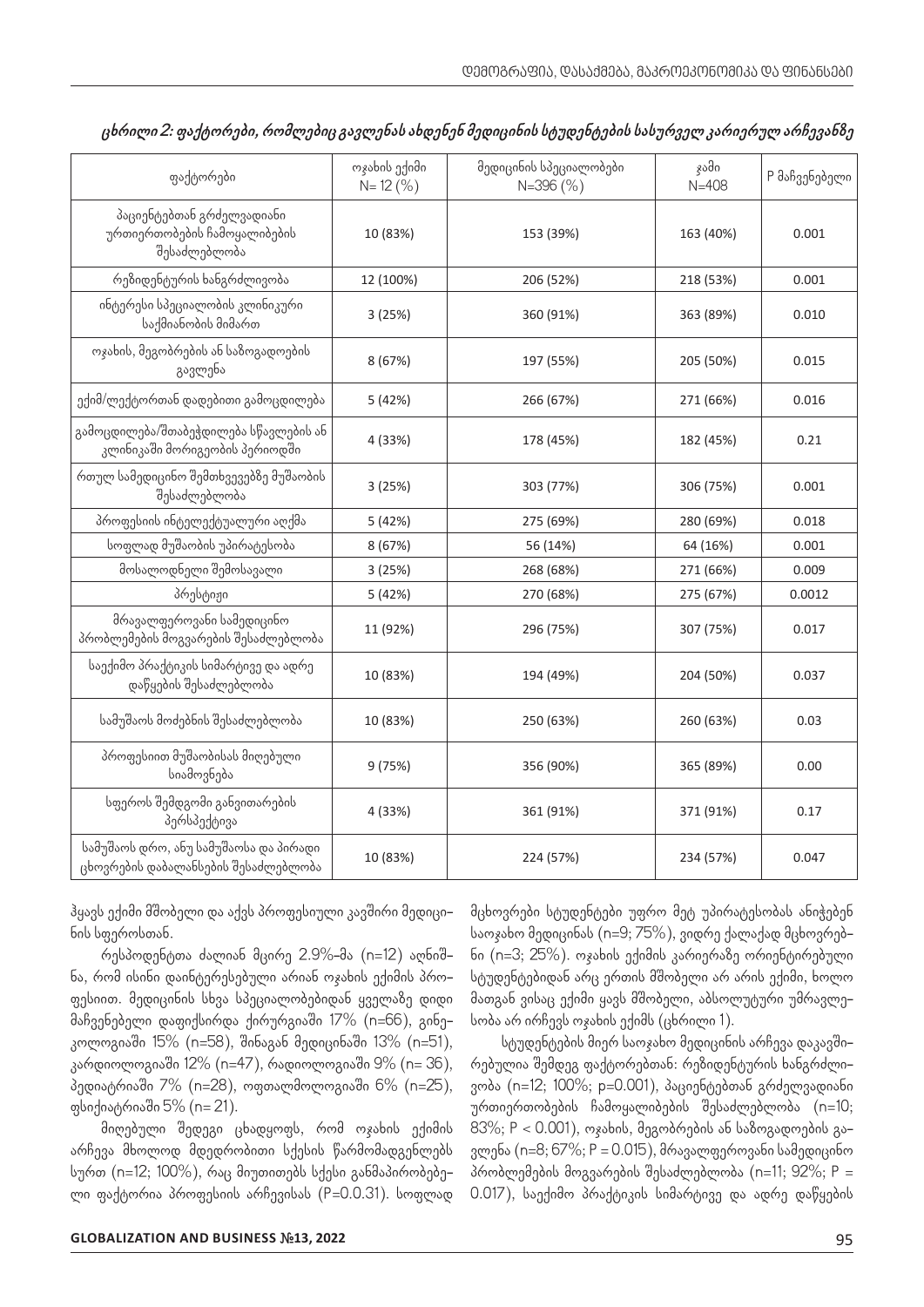შესაძლებლობა (n=10; 83%; p=0.037), სამუშაოს მოძებნის შესაძლებლობა (n=10; 83%; P=0.03), სოფლად მუშაობის უპირატესობა (n=8; 67%; P < 0.001), სამუშაოს დრო, ანუ სამუშაოსა და პირადი ცხოვრების დაბალანსების შესაძლებლობა (n=10; 83%) (ცხრილი 2).

ამის საპირისპიროდ, სტუდენტებზე, რომლებიც ირჩევენ მედიცინის სხვა სპეციალობებს, გავლენას ახდენენ შემდეგი ფაქტორები: ინტერესი სპეციალობის კლინიკური საქმიანობის მიმართ (n=360; 91%; P=0.010), რთულ სამედიცინო შემთხვევებზე მუშაობის შესაძლებლობა (n=303; 77%; P<0.001), პროფესიის ინტელექტუალური აღქმა (n=275; 69%; P=0.018), მოსალოდნელი შემოსავალი (n=268; 68%; P=0.01), პრესტიჟი (n=270; 68%; P=0.009), სფეროს შემდგომი განვითარების პერსპექტივა (n=361; 91%; P=0.17).

### **დისკუსია**

კვლევამ აჩვენა საოჯახო მედიცინის მიმართულებით სტუდენტების დაბალი ინტერესი (2.9%). მსოფლიოს სხვა ქვეყნებში ჩატარებული კვლევებიც ადასტურებენ ოჯახის ექიმის პროფესიული კარიერის მიმართ დაბალ ინტერესს (Mcleod et al., 2012; Scott et al., 2011), თუმცა საქართველოში მათთან შედარებით ეს მაჩვენებელი მნიშვნელოვნად დაბალია.

კვლევის შედეგების თანახმად, მედიცინის სტუდენტების კარიერულ არჩევანზე გავლენას მრავალი ფაქტორი ახდენს. მათ შორის გასათვალისწინებელია დემოგრაფიული მაჩვენებლები - ასაკი, სქესი, ოჯახური მდგომარეობა, ქალაქად ცხოვრობს თუ სოფლად. მნიშვნელოვანია ის ფაქტი, რომ იმ 12 სტუდენტიდან, ვინც შეარჩია ოჯახის ექიმის პროფესია, არცერთი არ არის მამაკაცი, რაც გვიჩვენებს, რომ პროფესიის არჩევაზე მნიშვნელოვან გავლენას ახდენს სქესი. კერძოდ, ოჯახის ექიმის პროფესია მამაკაცებისათვის შეუფერებელ პროფესიად მიიჩნევა. საოჯახო მედიცინის ფემინიზაციას შესაძლოა ჰქონდეს თავისი უარყოფითი ეფექტი, რადგან ქალი ექიმები უფრო მეტად მუშაობენ ნახევარ განაკვეთზე ან აღებული აქვთ დეკრეტული შვებულება ორსულობისა და მშობიარობის გამო (Sarma et al., 2011). ამ მხრივ, მამაკაცების მიერ ოჯახის ექიმის პროფესიით დაინტერესების მიზნით საჭიროა გარკვეული ღონისძიებების გატარება.

კვლევით დადგინდა, რომ სოფლად მცხოვრები სტუდენტები უფრო მეტ უპირატესობას ანიჭებენ საოჯახო მედიცინას, ვიდრე ქალაქად მცხოვრები, რაც გვიჩვენებს, რომ ამ სტუდენტების მისაღები კონტიგენტის გაზრდა სამედიცინო უნივერსიტეტებში გაზრდის სოფლად ოჯახის ექიმების რაოდენობას.

სტუდენტების მიერ პროფესიის არჩევანზე ზემოქმედებას ახდენს პროფესიის მიმართ საზოგადოებაში დაფასების ფაქტორი და პრესტიჟი. სტუდენტთა აზრით, მედიცინის სხვა სპეციალობები უფრო პრესტიჟულია და დაფასებულია საზოგადოებაში, ვიდრე ოჯახის ექიმები. შესაბამისად, ნაკლები

სტუდენტი ირჩევს საოჯახო მედიცინის კარიერას. ძალიან ძნელია საოჯახო მედიცინისადმი საზოგადოებაში დამკვიდრებული ამ ნეგატიური დამოკიდებულების აღმოფხვრა.

სტუდენტები, რომლებიც ირჩევენ ოჯახის ექიმის პროფესიას, დიდ მნიშვნელობას ანიჭებენ პაციენტზე მთელი სიცოცხლის განმავლობაში უწყვეტ ურთიერთობას, რეზიდენტურის მოკლე პერიოდს, სოფლად მუშაობას. ანუ ოჯახის ექიმის კარიერა პაციენტთან მრავალჯერად კავშირს, ექიმსა და პაციენტს შორის ემოციურ კავშირს გულისხმობს, რომელიც ნდობასა და ურთიერთპატივისცემაზეა დამყარებული.

სტუდენტების მიერ გაკეთებულ კარიერულ არჩევანზე ასევე გავლენას ახდენს შემდეგი ფაქტორები: დაბალი პრესტიჟულობა საზოგადოებაში, ცხოვრების წესი, სასწავლო გარემო, მედიკოსი ოჯახის წევრებისგან და ახლობლებისგან მიღებული რჩევები, სამომავლო სამუშაო პირობები, სფეროს შემდგომი განვითარების შესაძლებლობები, სამუშაოდან მიღებული სიამოვნება, მოსალოდნელი შემოსავალი, სამუშაო დრო. ოჯახის ექიმების სამუშაო გრაფიკი წინასწარ გაწერილია, შედეგად, სამუშაო საათების დასრულების შემდეგ მათ შეუძლიათ დატოვონ სამუშაო ადგილი და შესაბამისად, უფრო მეტი დრო დაუთმონ ოჯახს, შვილებს, პირად ცხოვრებას. გადაუდებელი მედიცინის ექიმებს ამის შესაძლებლობა ხშირ შემთხვევაში არ აქვთ.

მიუხედავად იმისა, რომ საქართველოში მოსახლეობის დაბერების მზარდი ტენდენციაა, და ეს, სავარაუდოდ, გაზრდის მოთხოვნას ოჯახის ექიმებზე, საოჯახო მედიცინისადმი ინტერესის შემცირება გამოიწვევს კიდევ უფრო მეტ დეფიციტს. ამ მხრივ, საჭიროა ინოვაციური სტრატეგიების განხორციელება, რომლებმაც უნდა გაზარდონ სტუდენტების მიერ საოჯახო მედიცინის არჩევის მოტივაცია.

კარიერულ არჩევანზე მოქმედ მნიშვნელოვან ფაქტორად განიხილავენ მედიკოსი მშობლების (ოჯახის წევრების) ზეგავლენას სტუდენტებზე, მაგრამ როგორც წინამდებარე კვლევიდან ირკვევა საქართველოს შემთხვევაში ეს მოსაზრება არ მართლდება, რადგან რესპოდენტთა მხოლოდ 16 %-ს ჰყავს მედიკოსი მშობელი, 84 %-ის შემთხვევაში სტუდენტის ოჯახს არ აქვს პროფესიული კავშირი აღნიშნულ სფეროსთან. აღნიშნული მიანიშნებს, რომ პროფესიის არჩევა სტუდენტის სურვილით ხდება და ასევე ნაკლებად მოქმედებს მშობლების ფაქტორი კონკრეტული მიმართულებით არჩევანის გაკეთებისას.

ოჯახის ექიმობის მსურველთა 75% (n=9) ფიქრობს, რომ მათი სამომავლო პროფესიული სამუშაო იქნება სასიამოვნო, მაშინ როდესაც, მედიცინის სხვა სპეციალობების მსურველთა 89,9 % (n=356) მიიჩნევს რომ, სასიამოვნო იქნება კონკრეტული მიმართულებით მუშაობა. ამგვარად, სტუდენტების აზრით, პროფესიიის არჩევისას სამუშაოდან მიღებული სიამოვნება ერთ-ერთი გადამწყვეტი ფაქტორია.

სტუდენტების უმრავლესობისათვის მნიშვნელოვანია, რომ მისმა არჩევანმა სიამოვნება მიანიჭოს, თუმცა, ოჯახის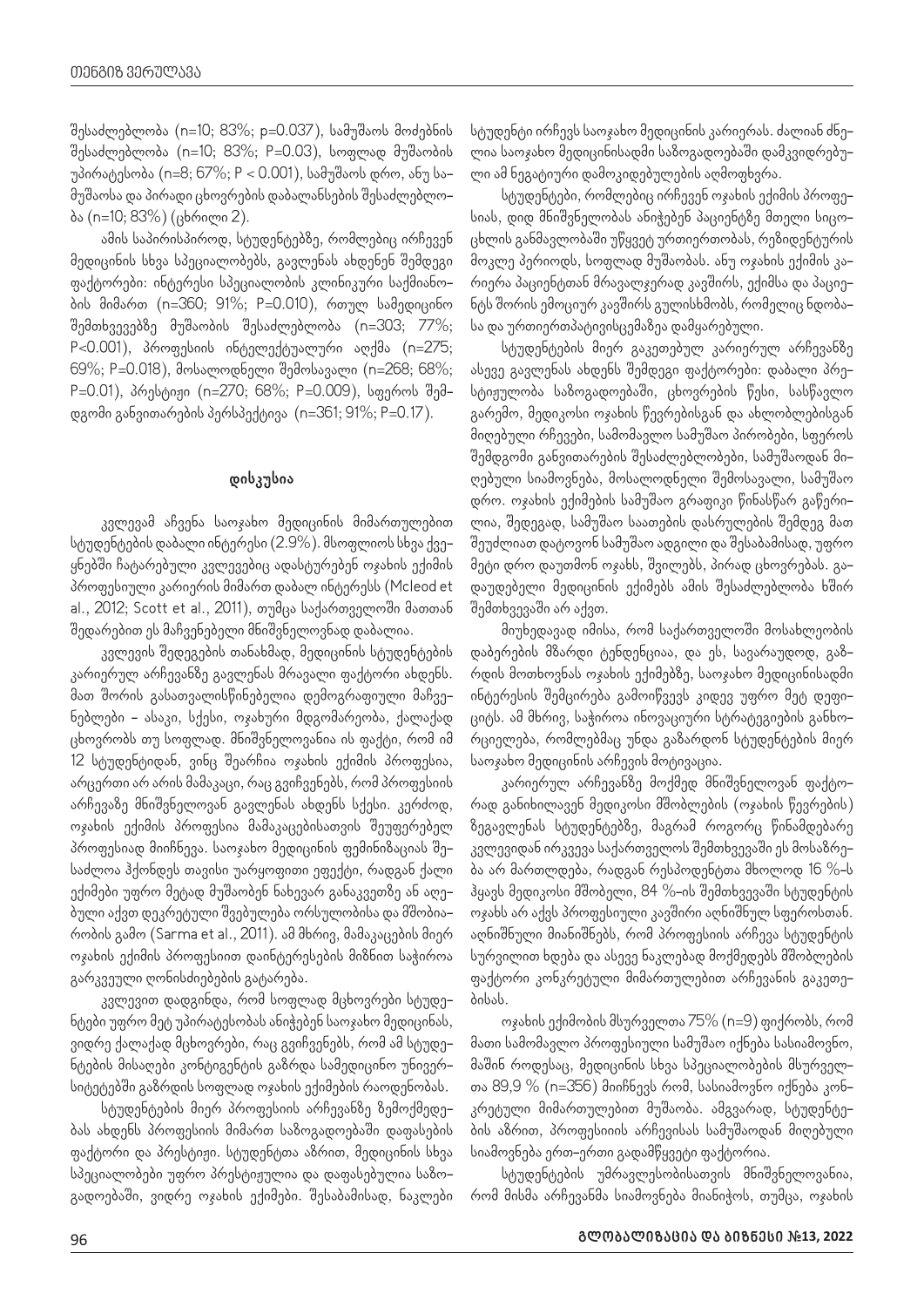ექიმის პროფესიის მსურველი სტუდენტების ძალიან მცირე ნაწილი ფიქრობს, რომ მისი არჩევანი სასიამოვნო კარიერას პირდება. ოჯახის ექიმის კარიერის არჩევანზე განსაკუთრებით გავლენას ახდენს დასაქმებისა და შემდგომი კარიერული ზრდის შესაძლებლობა. ოჯახის ექიმობის მსურველ სტუდენტთა მეტი წილი მიიჩნევს, რომ სამუშაოს მოძებნა და საექიმო პრაქტიკის დაწყება შედარებით მარტივია ამ პროფესიაში, ვიდრე მედიცინის სხვა სპეციალობების მსურველი სტუდენტები. ამგვარად, სამუშაოს მოძებნის სიმარტივე ასევე განაპირობებს კარიერულ არჩევანს სტუდენტებში (p=0.03).

კვლევამ აჩვენა, რომ მედიცინის სტუდენტის სამომავლო პროფესიის არჩევანზე ნაკლებ გავლენას ახდენს სწავლის პერიოდში ექიმ/ლექტორთან ურთიერთობა, მიღებული გამოცდილება და შთაბეჭდილებები, რაც მიგვანიშნებს, რომ სწავლების პერიოდში პრაქტიკები ნაკლებად საინტერესო აღმოჩნდა სტუდენტებისთვის, განსაკუთრებით ოჯახის ექიმობის მსურველებისათვის (n=4; 33%). ამ მხრივ, უნივერსიტეტში სწავლების პერიოდში ოჯახის ექიმებთან სტუდენტების ურთიერთობების გაფართოებამ შესაძლოა პოზიტიურად იმოქმედოს მითების მსხვრევაში საოჯახო მედიცინის დაბალი ინტელექტუალური დონის შესახებ.

მედიცინის სხვა სპეციალობების მსურველი სტუდენტები (n=271; 66%) უფრო მეტად ფიქრობენ, რომ მოსალოდნელი შემოსავალი გადამწვეტია პროფესიის არჩევისას, ვიდრე ოჯახის ექიმობის მსურველი სტუდენტები 25% (n=3). თუმცა, მიუხედავად იმისა, რომ ოჯახის ექიმის საქმიანობა საკმაოდ შრომატევადია, საქართველოში ძალიან დაბალია მისი ხელფასი, რაც ნეგატიურად მოქმედებს მედიცინის სტუდენტების მიერ ოჯახის ექიმის პროფესიის არჩევაზე.

#### **დასკვნა**

მედიცინის სტუდენტების მიერ ოჯახის ექიმის პროფესიის არჩევის გადაწყვეტილებაზე მრავალი, ერთმანეთისაგან განსხვავებული ფაქტორი მოქმედებს, შესაბამისად თავად გადაწყვეტილების მიღების პროცესი სირთულით ხასიათდება. კვლევამ აჩვენა, რომ საქართველოში ოჯახის ექიმის პროფესია ნაკლებად პოპულარულია. ამაში გარკვეული როლი ენიჭება ოჯახის ექიმის პროფესიის მიმართ სტერეოტიპულ მიდგომებს, რაც არაჯანსაღ დამოკიდებულებას ბადებს სტუდენტებში. მედიცინის სტუდენტებში ოჯახის ექიმის პროფესიის პოპულარიზაციისათვის საჭიროა ოჯახის ექიმების ანაზღაურების ეფექტური მეთოდების დანერგვა, საოჯახო მედიცინის კარიერული განვითარების პროგრამის და საოჯახო მედიცინის რეზიდენტურის, განათლების მოქნილი მოდელის შემუშავება, რომელიც დაფუძნებულია უწყვეტი, პროფესიული პრაქტიკის გაუმჯობესებაზე.

#### **გამოყენებული ლიტერატურა***/***REFERENCES:**

- Bland, C. J., Meurer, L. N., & Maldonado, G. (1995). Determinants of primary care specialty choice: a non-statistical meta-analysis of the literature. *Acad Med*, 70 (7), 620-641.
- Bowman, M. A., Haynes, R. A., Rivo, M. L., Killian, C.D. & Davis, P. H. (1996). Characteristics of medical students by level of interest in family practice. Fam Med. 28 (10), 713-719.
- Canadian Resident Matching Service. Reports and statistics (2010). R-1 match reports. Ottawa, ON: Canadian Resident Matching Service.
- Chan, B. T. (2002). From perceived surplus to perceived shortage: what happened to Canada's physician workforce in the 1990's? Ottawa, ON: Canadian Institute for Health Information.
- Feldman, K., Woloschuk, W., Gowans, M., Delva, D., Brenneis, F., Wright, B., et al. (2008). The difference between medical students interested in rural family medicine versus urban family or specialty medicine. *Can J Rural Med*. 13 (2), 73-79.
- Ferguson, G., Richardson, H. C., & Redfern, N. (2000). A study of junior doctors to investigate the factors that influence career decisions. Br J Gen Pract. 50 (455), 483-485.
- Fincher, R. M., Lewis, L. A., & Jackson, T. W. (1994). Why students choose a primary care or nonprimary care career. The Specialty Choice Study Group. Am J Med 1994; 97 (5), 410-417.
- Health Care in Canada. Health care in Canada Survey (2001). Toronto, Ont: Health Care in Canada.

https://docs.google.com/forms/d/14IzgKeWkgx\_d4MLXLcC2drhm8M65Nh5wVz2QMRsQ94o/edit#responses

- Jordan, J., Brown, J. B., & Russell, G. (2003). Choosing family medicine. What influences medical students? Can Fam Physician. 49, 1131-1137.
- Kahn, N. B., Schmittling, G. T., & Graham, R. (1999). Results of the 1999 National Resident Matching Program: family practice. Fam Med. 31(8), 551-558.
- Kasperski, M. J. (2001). Where have all the family doctors gone? Response to the George Panel on Health Professional Human Resources Report. Toronto, Ont: Ontario College of Family Physicians.
- Kassebaum, D.G., Szenas, P.L., & Schuchert, M. K. (1996). Determinants of the generalist career intentions of 1995 graduating medical students. Acad Med. 71(2), 198-209.